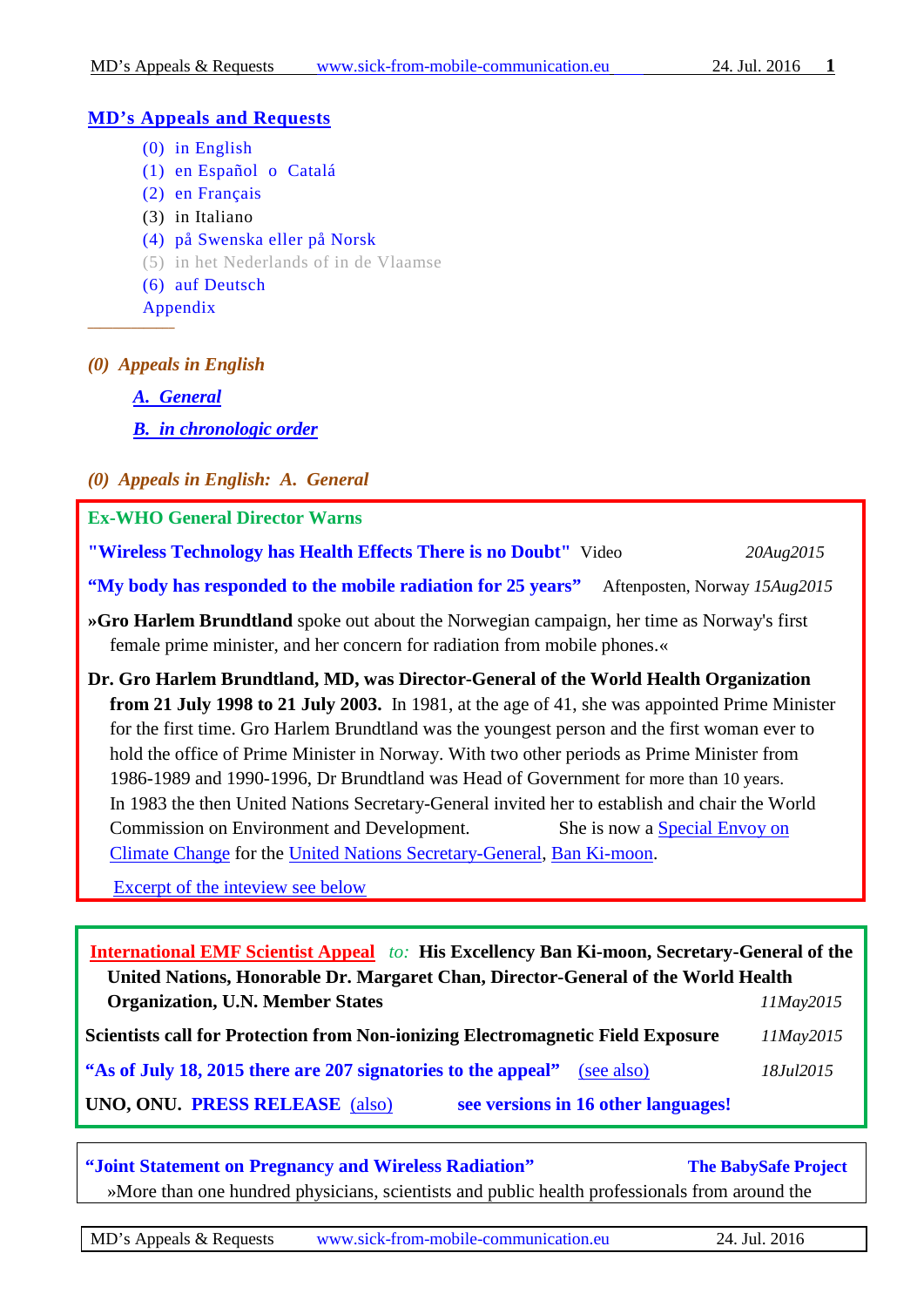| world have joined together to express their concern about the risk that wireless radiation poses to |                           |            |
|-----------------------------------------------------------------------------------------------------|---------------------------|------------|
| pregnancy and to urge pregnant women to limit their exposures.«                                     | 154 Signatories 26Jul2015 |            |
| <i>Folleto:</i> "Lo que usted necesita saber sobre la radiación inalámbrica y su bebé"              |                           |            |
| Brochure: "What You Need to Know About Wireless Radiation and Your Baby"                            |                           |            |
| Article: "Doctors Caution Pregnant Women About Wireless Radiation Health Risks"                     |                           | 01.Jul2015 |
|                                                                                                     |                           |            |

| <b>Brussels International Scientific Declaration on Electromagnetic Hypersensitivity</b>                        |                    |  |  |  |
|-----------------------------------------------------------------------------------------------------------------|--------------------|--|--|--|
| and Multiple Chemical Sensitivity                                                                               | 18May2015          |  |  |  |
| "Idiopathic environmental intolerance: what role for electromagnetic fields and chemicals?"                     |                    |  |  |  |
| 5th Paris Appeal Congress, Royal Academy of Medicine<br>(see also) (en francés) (see also) (List of references) | Belgium 18May2015  |  |  |  |
| <i>Commento:</i> "Elettrosmog, il male del nostro tempo?"                                                       | 22 <i>Jul</i> 2015 |  |  |  |

# <span id="page-1-0"></span>*(0) Appeals in English: B. in chronologic order*

| "Expert Docs Urge U.S. Secretary of Education: Play It Safe with Kids - Go Wired Not WiFi"*<br>releasewire.com 14Oct2015                                                                                                                                                                                                           |  |  |
|------------------------------------------------------------------------------------------------------------------------------------------------------------------------------------------------------------------------------------------------------------------------------------------------------------------------------------|--|--|
| "Dear U.S.Secretary of Education Arne Duncan and incoming Acting U.S.Secretary of Education John<br>$King:$ "<br>ehtrust.org 13Oct2015                                                                                                                                                                                             |  |  |
| The Vallisoletana Association of People Affected by mobile phone masts (AVAATE) puts at your<br>disposal a model written request to the General Director of the World Health Organization ceasing<br>to his current position of Ms. Maria Neira González, for statements made in Murcia (Spain) on June<br>24, 2015.<br>24.Jun2014 |  |  |
| "EMERG EHS presentation and New Environmental Sensitivity Register"_SSMA Vice President<br>delivers EHS presentation to Govt. authorities and industry representatives<br>02. Jun2015                                                                                                                                              |  |  |
|                                                                                                                                                                                                                                                                                                                                    |  |  |

["Indian committee: Cell tower radiation of 'great concern'"](http://www.rcrwireless.com/20150518/cell-tower-news/indian-government-panel-says-cell-tower-radiation-of-great-concern-tag20) American Cancer Society *22May2015*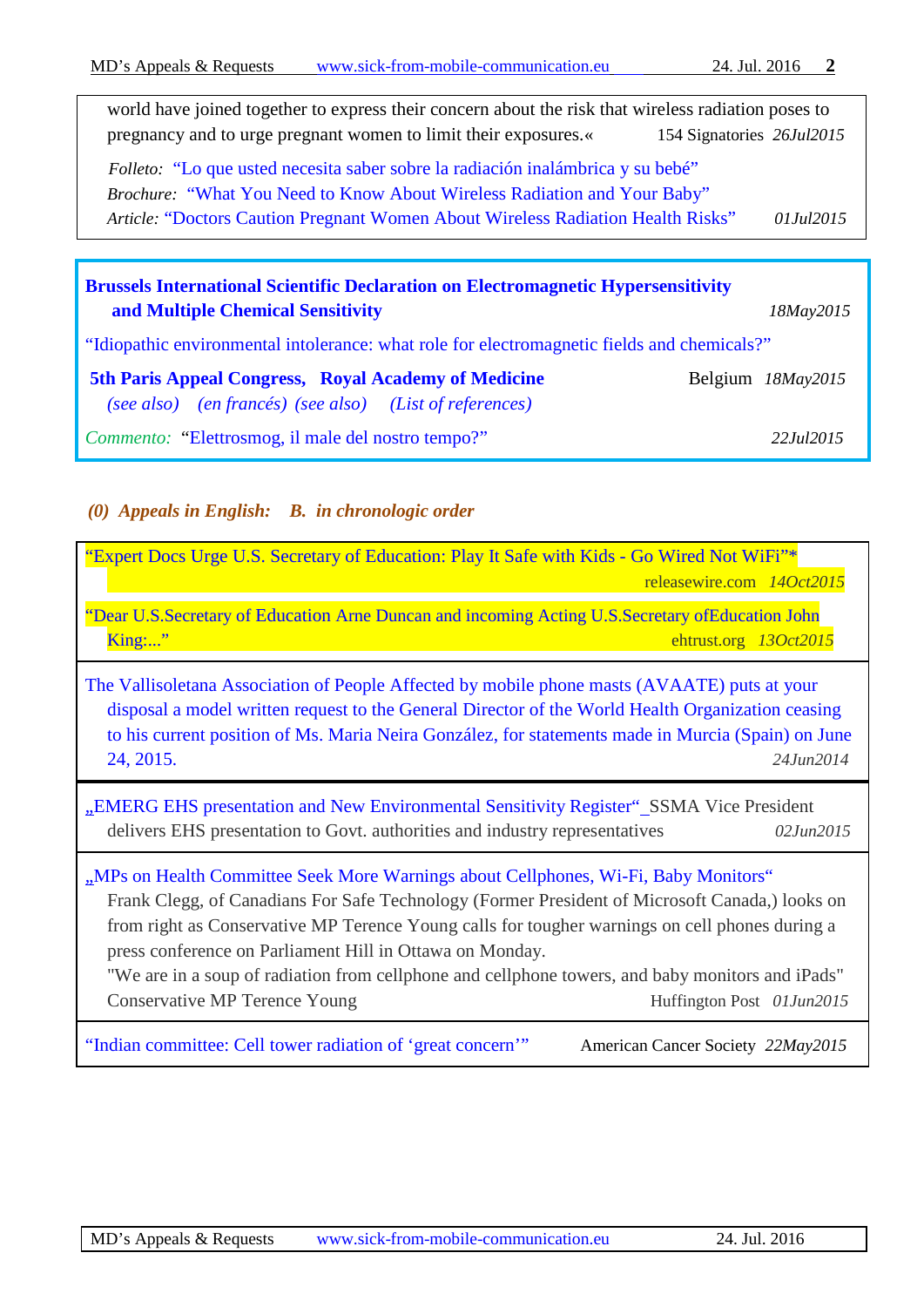| "Open letter to all daycares, preschools, and schools who continue to use wireless radiation"                                                                                   | Cris Rowan 1Apr2015                                                             |  |
|---------------------------------------------------------------------------------------------------------------------------------------------------------------------------------|---------------------------------------------------------------------------------|--|
| "SDF Electrosensitive Persons: Open Letter to Public Officials and the Media"<br>mieuxprevenir.blogspot.ch 1Apr2015                                                             |                                                                                 |  |
| "Query on Liability for student/staff wireless radiation exposure - Submission to parliamentary<br><b>Standing Committee on Health"</b><br>kawarthasafetechnology.org 23Mar2015 |                                                                                 |  |
| Firefighters's Union Against Cell Tower Installation                                                                                                                            | 2015                                                                            |  |
| "Mobile phone radiation causes brain tumors and should be classified as a probable human<br>carcinogen $(2A)$ "<br>Int. J. Oncol. L. Lloyd Morgan et.al. 25Feb2015              |                                                                                 |  |
| "Electromagnetic Hypersensitivity & Human Rights"<br>Social Committee                                                                                                           | Commentary to the European Economic and<br>Avaate.org: Isaac Jamieson 14Feb2015 |  |

**[Bioinitiative 2012 / 2014:](http://www.bioinitiative.org/)** "A Rationale for Biologically-based Public Exposure Standards for Electromagnetic Fields (ELF and RF)", presented by 29 scientists from 10 countries: »Overall, these 1800 or so new studies report abnormal gene transcription; genotoxicity and single-and double-strand DNA damage; stress proteins because of the fractal RF-antenna like nature of DNA; chromatin condensation and loss of DNA repair capacity in human stem cells; reduction in free-radical scavengers – particularly melatonin; neurotoxicity in humans and animals; carcinogenicity in humans; serious impacts on human and animal sperm morphology and function; effects on offspring behavior; and effects on brain and cranial bone development in the offspring of animals that are exposed to cell phone radiation during pregnancy. This is only a snapshot of the evidence presented in the BioInitiative 2012 updated report.« *see [also](http://www.bioinitiative.org/research-summaries) read [more](http://www.bioinitiative.org/report/wp-content/uploads/pdfs/section_1_table_1_2012.pdf) 2012/2014*

"BioInitiative [Working Group Comments on 2014 SCENIHR Preliminary Opinion on Potential](http://www.bioinitiative.org/potential-health-effects-emf/)  [Health Effects of EMF"](http://www.bioinitiative.org/potential-health-effects-emf/) *16Apr2014*

**[California Medical Association, House of Delegates, Resolution 107-](http://www.parentsforsafetechnology.org/california-medical-association-resolution-on-wireless.html) 14, Wireless Standards [Reevaluation 2014 PASSED](http://www.parentsforsafetechnology.org/california-medical-association-resolution-on-wireless.html)** parentsforsafetechnology.org *07Dec2014*

**[Dr. Erica Mallery-Blythe:](http://www.radiationresearch.org/images/rrt_articles/Dr_Erica_Mallery-Blythe_EHS_A_Summary_Working_Draft_Version_1_Dec_2014_for_EESC_Brussels.pdf) "Electromagnetic Hypersensitivity – A Summary"** *Dec2014*

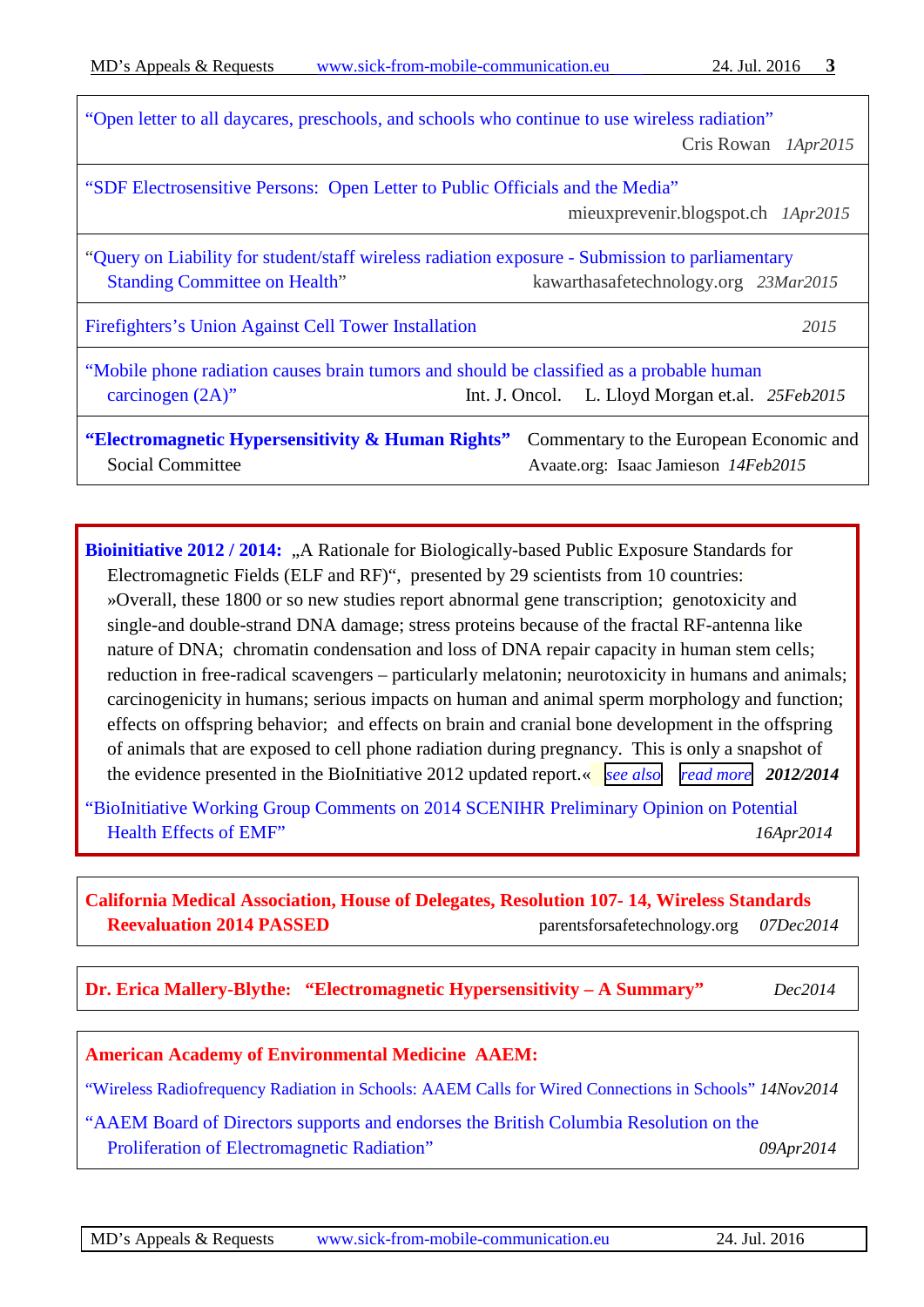| <b>Canadian Physician's Declaration:</b> "Doctors Call for Protection from Radiofrequency Radiation<br>Exposure"                                                                                                                                                                                                                         | Jul 2014  |  |
|------------------------------------------------------------------------------------------------------------------------------------------------------------------------------------------------------------------------------------------------------------------------------------------------------------------------------------------|-----------|--|
| <b>International Scientists Declaration:</b> "Scientists call for Protection from Radiofrequency Radiation<br>Exposure"                                                                                                                                                                                                                  | Jul 2014  |  |
| Expert of $MCS =$ Multiple Chemical Sensitivity, treated numerous patients<br>Dr. Grace Ziem, MD:<br>who suffered from Wifi and wrote a committed and courageous letter to the Federal<br>Communications Commission, which is in charge of the radiation protection in the USA.<br>(Convert to WORD or WRITE to see the letters better!) | Sept2013  |  |
| "Biological and health effects of Microwave radio frequency Transmissions - A review of the<br>research literature"<br>Dr. Paul Dart, MD, e.a.<br>Jun2013                                                                                                                                                                                |           |  |
| The American Academy of Environmental Medicine Calls for Immediate Caution regarding Smart<br><b>Meter Installation</b>                                                                                                                                                                                                                  | 12Apr2012 |  |
| American Academy of Environmental Medicine: Position Papers on EMR                                                                                                                                                                                                                                                                       | 2012/2013 |  |
| <b>Dr. David Carpenter, MD:</b><br>"Harvard Medical Doctor Warns Against Smart Meters"                                                                                                                                                                                                                                                   | Feb2012   |  |
| <b>Mauriello, J.D.,</b> Santa Cruz County Administrative Officer, Letter to the Board of Supervisors,<br>County of Santa Cruz, concerning Smart Meters (electricity; water; gas); added a paper:<br>"Sources of Information for Health Effects of Radiofrequency Radiation (RFR)"<br>Jan2012                                             |           |  |
| The Prove-It Initiative                                                                                                                                                                                                                                                                                                                  | 2010      |  |
| "Forbid the use of mobile phones in Sweden"<br>Hallberg Ö                                                                                                                                                                                                                                                                                | 16Apr2009 |  |
| (1) Llamamientos en Español o Catalá                                                                                                                                                                                                                                                                                                     |           |  |

<span id="page-3-0"></span>"PODEMOS pide el pleno reconocimiento de la EHS y protección de los niños en UE" *04Aug2015* »Pablo Iglesias y Estefanía Torres, eurodiputados españoles de [PODEMOS,](http://podemos.info/) han presentado una [pregunta](http://www.europarl.europa.eu/sides/getDoc.do?pubRef=-//EP//TEXT+WQ+E-2015-010810+0+DOC+XML+V0//EN)  [escrita](http://www.europarl.europa.eu/sides/getDoc.do?pubRef=-//EP//TEXT+WQ+E-2015-010810+0+DOC+XML+V0//EN) en el Parlamento Europeo en la que recuerdan a la Comisión Europea el posicionamiento de numerosos organismos europeos respecto de la contaminación electromagnética y en la que solicitan el PLENO RECONOCIMIENTO DE LA ELECTROHIPERSENSIBILIDAD EN EUROPA.»

["Pregunta con solicitud de respuesta escrita E-010810/2015 a la Comisión el Parlamento Europeo"](http://www.europarl.europa.eu/sides/getDoc.do?pubRef=-//EP//NONSGML+WQ+E-2015-010810+0+DOC+WORD+V0//ES&language=ES)  *«*Reconocimiento integral de la electrohipersensibilidad (EHS) en Europa» *3Jul2015*

[Petición de dimisión de María Neira / ceasing to his current position of Ms. Maria Neira](http://avaate.org/spip.php?article2628)

La Asociación Vallisoletana de Afectados por antenas de telefonía móvil pone a vuestra disposición un modelo de escrito para solicitar a la Directora General de la Organización Mundial de la Salud el cese en su actual puesto de Dña. María Neira González, [por unas declaraciones realizadas en Murcia](http://www.avaate.org/spip.php?article2623)  [\(España\) el día 24 de junio de 2015.](http://www.avaate.org/spip.php?article2623) AVAATE *26Jul2015*

["Proposición no de ley sobre medidas para el control de la contaminación radioelectrica y](http://www.avaate.org/spip.php?article2616)  [electromagnetica y sus efectos sobre la salud de las personas"](http://www.avaate.org/spip.php?article2616)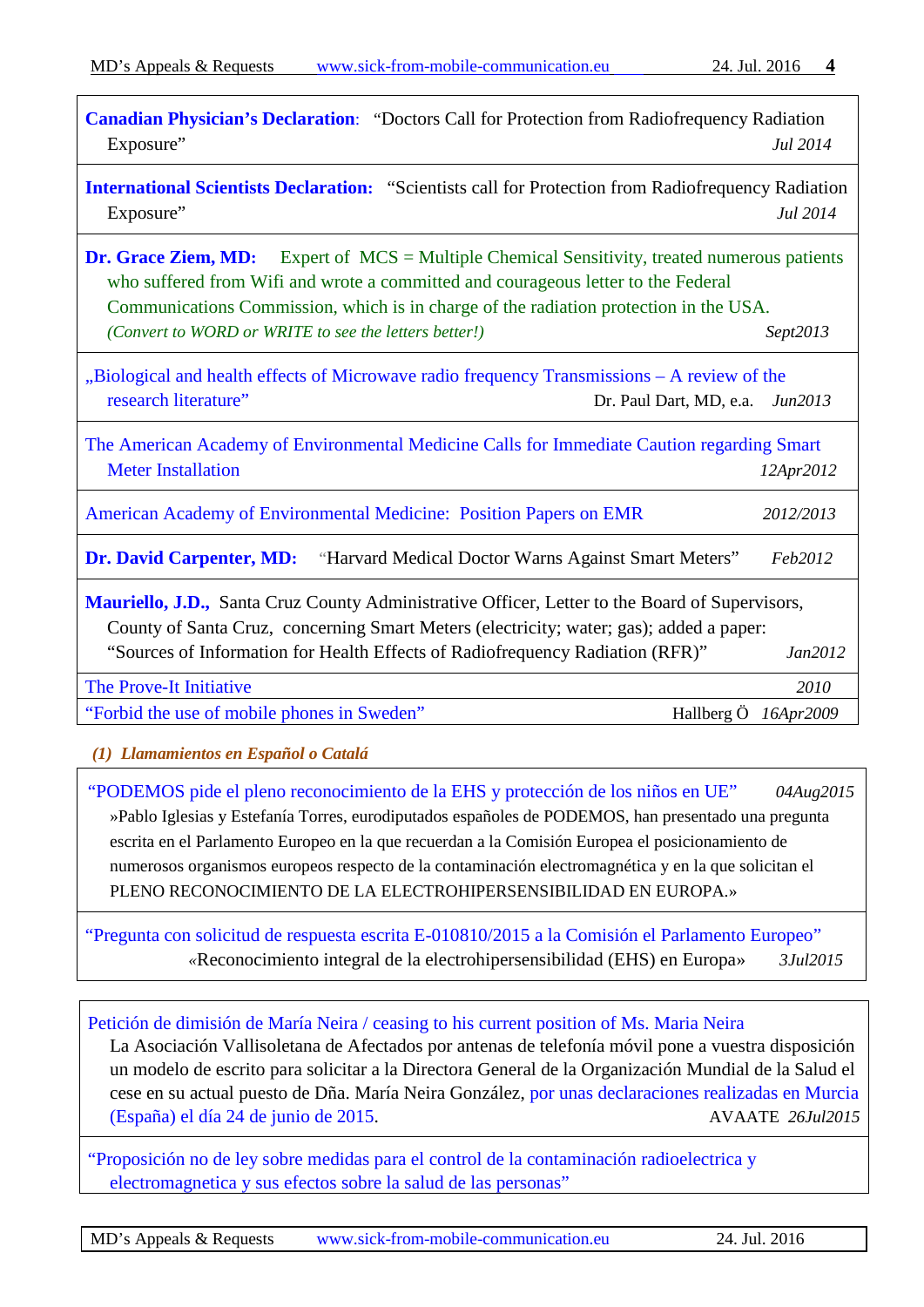A La Mesa Del Congreso De Los Diputados, AVAATE *28May2015*

### **"Declaración científica internacional [de Bruselas sobre Electrohipersensibilidad y Sensibilidad](http://de.scribd.com/doc/279708910/Declaracion-Bruselas-2015-ES)  [Química Múltiple, 2015"](http://de.scribd.com/doc/279708910/Declaracion-Bruselas-2015-ES)** *18Mayo2015*

*»*Tras el quinto Llamamiento del Congreso de París que tuvo lugar el 18 de mayo, 2015 en la Real Academia de Medicina, Bruselas, Bélgica.«

**[Llamamiento internacional](https://emfscientist.org/images/docs/transl/Spanish_EMF_Scientist_Appeal_2105.pdf)** para: **Honorable Sr. Ban Ki-moon, Secretario General de las Naciones Unidas; Honorable doctora Margaret Chan, Directora General de la Organización Mundial de la Salud; Estados miembros de la Naciones Unidas.** *11May2015*

 «Los Científicos piden Protección frente a la Exposición a los Campos Electromagnéticos No Ionizantes.» EMF scientist.org *11May2015*

 [«As of July 18, 2015 there are 207 signatories to the appeal"](https://www.emfscientist.org/) *18Jul2015*

**UNO, ONU:** [Press Release](https://www.emfscientist.org/images/docs/EMF_Scientist_Press_Release.pdf) **[see versions in 16 other languages!](https://www.emfscientist.org/index.php/emf-scientist-appeal)** 

["206 científicos e investigadores de 40 naciones lanzan un llamamiento a la ONU y a la OMS para que](http://avaate.org/spip.php?article2615)  [se proteja a la población de las radiaciones electromagnéticas"](http://avaate.org/spip.php?article2615) »Las directrices internacionales de protección para los CEM (campos electromagnéticos) no ionizantes son inadecuadas.«

AVAATE *20May2015*

**"**[Hablan los científicos del llamamiento: ¿Por qué es importante el llamamiento? Hemos pedido a](http://cemyelectrosensibilidad.blogspot.com.es/2015/05/hablan-los-cientificos-del-llamamiento.html?m=1)  [algunos expertos que nos den una respuesta a la siguiente pregunta:](http://cemyelectrosensibilidad.blogspot.com.es/2015/05/hablan-los-cientificos-del-llamamiento.html?m=1) *"¿Qué quiere que el mundo [sepa sobre la importancia de este llamamiento?"](http://cemyelectrosensibilidad.blogspot.com.es/2015/05/hablan-los-cientificos-del-llamamiento.html?m=1)* Citas Seleccionadas de Científicos que han [Firmado el Llamamiento Científico Internacional EMF](http://cemyelectrosensibilidad.blogspot.com.es/2015/05/hablan-los-cientificos-del-llamamiento.html?m=1) *29May2015*

#### **[Declaración Médica Internacional, 2012:](http://www.peccem.org/DocumentacionDescarga/Cientificos/Declaraciones/Declaracion_Friburgo_Oct_2012.pdf)** [Declaración de Friburgo 2012]

La radiación inalámbrica representa un riesgo para la salud. ¡Los médicos exigimos las medidas de precaución postergadas! Más de 1.000 médicos firmaron la "Declaración de Friburgo" en *2012*  Fue traducido a muchos idiomas. 36.000 personas de todo el mundo ya apoyaron su advertencia sobre los peligros de la comunicación inalámbrica.

#### <span id="page-4-0"></span>*(2) Des Appels en Français*

**Déclaration de** Bruxelles2015: "Déclaration scientifique Internationale sur l'Electrohypersensibilité [et la sensibilité aux produits chimiques multiples](http://appel-de-paris.com/wp-content/uploads/2015/09/D%C3%A9claration-2015-FR.pdf)*"* [\(in English\)](http://www.isde.it/wp-content/uploads/2015/07/D%C3%A9claration-de-Bruxelles.pdf) *18May2015*

**5ème [Colloque de l'Appel de Paris](http://appel-de-paris.com/wp-content/uploads/2015/06/Synth%C3%A8se-colloque-FR.pdf)** Bruxelles *18May2015* 

**[Appel International](https://www.emfscientist.org/images/docs/transl/French_EMF_Scientist_Appeal_2015.pdf)** aux : **Honorable Mr. Ban Ki Moon, Secretary-General of the United Nations; Honorable Dr. Margaret Chan, Director-General of the World Health Organization; U.N. Member States** *11May2015*

[»As of July 18, 2015 there are 207 signatories to the appeal«](https://www.emfscientist.org/) *18Jul2015*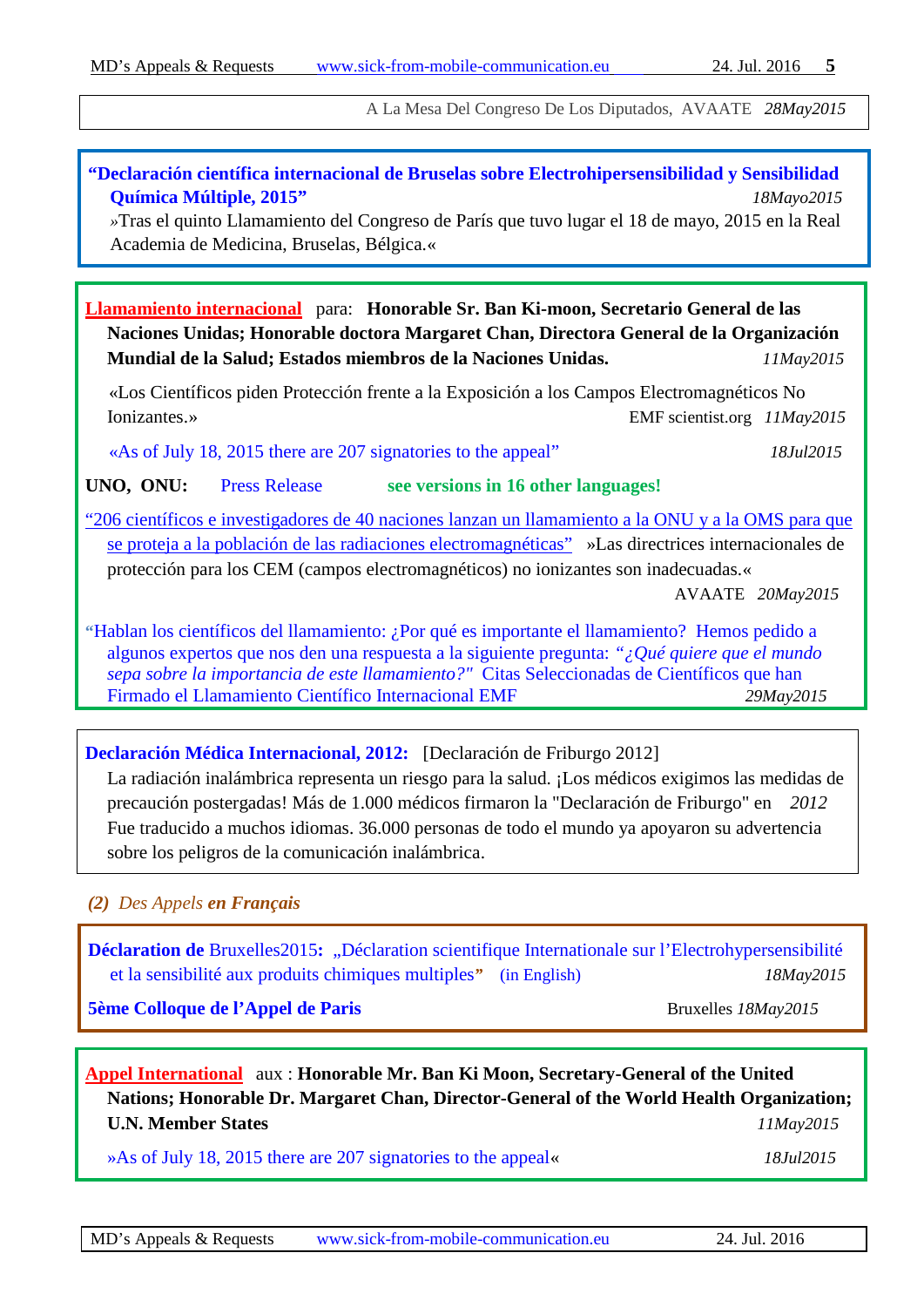**UNO, ONU: [Press Release](https://www.emfscientist.org/images/docs/EMF_Scientist_Press_Release.pdf) [see versions in 16 other languages!](https://www.emfscientist.org/index.php/emf-scientist-appeal)** 

*(3 Appelli in Italiano*

*Commento:* ["Elettrosmog, il male del nostro tempo?"](http://www.isde.it/elettrosmog-il-male-del-nostro-tempo/) [\( referring to \)](https://europaem.eu/attachments/article/43/paris_appeal_2015_abstracts.pdf) [\(and to\)](http://www.isde.it/wp-content/uploads/2015/07/D%C3%A9claration-de-Bruxelles.pdf) *22Jul2015*

**[Appel des médecins internationaux, 2012:](http://freiburger-appell-2012.info/media/Internationaler%20%C3%84rzteappell_%202012_Frz.pdf)** 10 ans après l'appel de Fribourg: La téléphonie mobile

électromagnétiques d'ondes non-ionisantes **«** EMF scientist.org *11May2015*

**[Appello Internazionale](https://emfscientist.org/images/docs/transl/Italian_EMF_Scientist_Appello_2015.pdf)** a: **Onorevole Mr, Ban Ki-moon, Segretario Generale delle Nazioni Unite; Onorevole Dr. Margaret Chan, Direttore Generale dell'Organizzazione Mondiale della Sanità; Stati membri delle Nazioni Unite.**

»Gli scienziati chiedono protezione dall'esposizione ai Campi Elettromagnetici non ionizzanti«

EMF scientist.org *11May2015*

[»As of July 18, 2015 there are 207 signatories to the appeal«](https://www.emfscientist.org/) *18Jul2015*

**UNO, ONU: [Press Release](https://www.emfscientist.org/images/docs/EMF_Scientist_Press_Release.pdf) [see versions in 16 other languages!](https://www.emfscientist.org/index.php/emf-scientist-appeal)** 

["Campi elettromagnetici, l'appello di medici e scienziati contro l'innalzamento dei limiti"](http://www.ilfattoquotidiano.it/2015/03/01/campi-elettromagnetici-lappello-di-medici-e-scienziati-contro-linnalzamento-dei-limiti/1465776/)  [www.ilfattoquotidiano.it/](http://www.ilfattoquotidiano.it/) *Mar2015*

**[Appello internazionale dei medici, 2012:](http://freiburger-appell-2012.info/media/Internationaler%20%C3%84rzteappell%202012%20italienisch.pdf)** A 10 anni dall'Appello di Friburgo la telefonia **.**  mobile è una minaccia per la salute. Numerosi medici invocanomisure di prevenzione non più differibili! *2012*

<span id="page-5-0"></span>*(4) Överklaganden på Swenska eller på Norsk*

**["Min kropp har reagert på mobilstråling i 25 år](http://www.aftenposten.no/nyheter/iriks/Brundtland---Min-kropp-har-reagert-pa-mobilstraling-i-25-ar-8125147.html)** "Aftenposten, Norway *15Aug2015* »Gro Harlem Brundtland snakket ut om norsk valgkamp, tiden som Norges første kvinnelige statsminister og sin bekymring for stråling fra mobiltelefoner.«

**Dr. Gro Harlem Brundtland, MD, was Director-General of the World Health Organization from 21 July 1998 to 21 July 2003.** In 1981, at the age of 41, she was appointed Prime Minister for the first time. Gro Harlem Brundtland was the youngest person and the first woman ever to hold the office of Prime Minister in Norway. With two other periods as Prime Minister from 1986-1989 and 1990-1996, Dr Brundtland was Head of Government for more than 10 years. In 1983 the then United Nations Secretary-General invited her to establish and chair the World Commission on Environment and Development. She is now a [Special Envoy on Climate](https://en.wikipedia.org/wiki/Special_Envoy_on_Climate_Change)  [Change](https://en.wikipedia.org/wiki/Special_Envoy_on_Climate_Change) for the United [Nations Secretary-General,](https://en.wikipedia.org/wiki/United_Nations_Secretary-General) [Ban Ki-moon.](https://en.wikipedia.org/wiki/Ban_Ki-moon)

[Excerpt of the inteview in english see below](#page-6-2)

[»190 scientifiques interpellent l'ONU et l'OMS«](http://www.teslabel.be/activites-et-appels/329-190-scientifiques-interpellent-lonu-et-loms) teslabel.be *16Mai2015*

»Les scientifiques demandent une protection efficace contre les expositions à des champs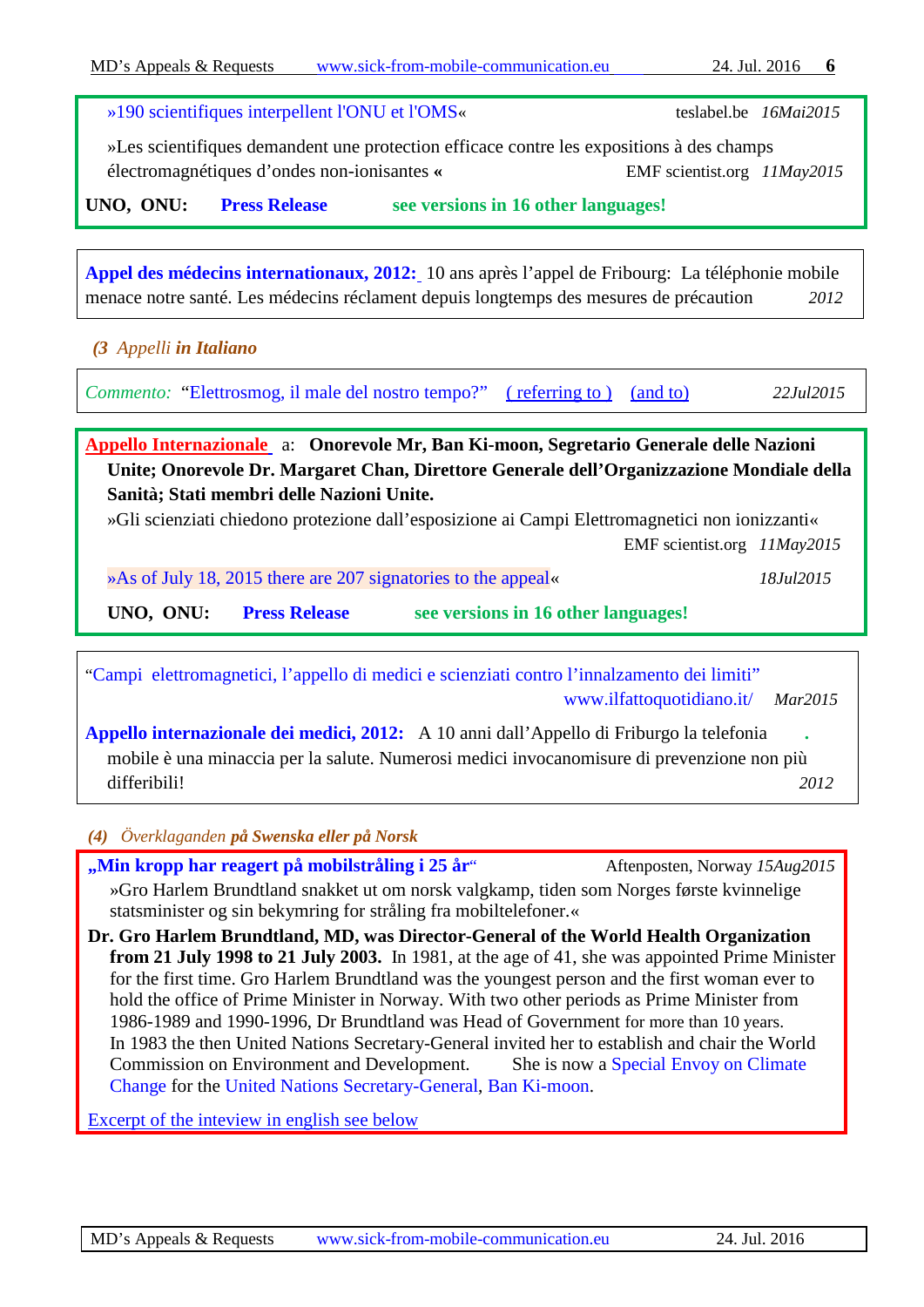| International Appell till: Mr. Ban Ki Moon, FN's Generalsekreterare; Dr. Margaret Chan,     |                                    |  |  |  |
|---------------------------------------------------------------------------------------------|------------------------------------|--|--|--|
| Generaldirektör WHO; FNs medlemsstater                                                      | 11May2015                          |  |  |  |
| »Forskare kräver skydd mot hälsorisker vid exponering för ickejoniserande                   |                                    |  |  |  |
| elektromagnetisk strålning.«                                                                | <b>EMF</b> scientist.org           |  |  |  |
| "As of July 18, 2015 there are 207 signatories to the appeal"                               | 18. <i>Iul</i> 2015                |  |  |  |
| "190 experter uppmanar FN och WHO att bättre skydda människor mot hälsorisker med strålning |                                    |  |  |  |
| från trådlös teknik"                                                                        | stralskyddsstiftelsen.se 11May2015 |  |  |  |
|                                                                                             |                                    |  |  |  |

**UNO, ONU: [Press Release](https://www.emfscientist.org/images/docs/EMF_Scientist_Press_Release.pdf) [see versions in 16 other languages!](https://www.emfscientist.org/index.php/emf-scientist-appeal)** 

<span id="page-6-0"></span>*(5) Överklaganden in het Nederlands of in de Vlaamse*

<span id="page-6-1"></span>*(6) Appelle auf Deutsch*

**[Internationaler Appell](https://emfscientist.org/images/docs/transl/German_EMF_Scientist_Appeal_2015.pdf)** an: **Herrn Ban Ki-moon, Generalsekretär der Vereinten Nationen, Frau Dr. Margaret Chan, Generaldirektorin der Weltgesundheitsorganisation, Die Mitgliedstaaten der Vereinten Nationen** *11May2015*

»Wissenschaftler rufen zum Schutz vor nicht-ionisierenden elektromagnetischen Feldern auf«

EMF scientist.org *11May2015*

[»Am 18. Juli 2015 gab es 207 Unterzeichner des Appells«](https://www.emfscientist.org/) *18Jul2015*

**UNO, ONU: [Pressemitteilung](https://www.emfscientist.org/images/docs/EMF_Scientist_Press_Release.pdf) [siehe die Versionen in 16 anderen Sprachen!](https://www.emfscientist.org/index.php/emf-scientist-appeal)** 

[Internationaler Ärzte-Appell 2012](http://www.freiburger-appell-2012.info/) Ärzte fordern Minimierung der Funk-Strahlungen wegen immer wieder auftretender Gesundheitsschäden.

[Christine Aschermann, Dr. med., 2011:](http://www.symptome.ch/vbboard/elektrosmog/89768-persoenlichkeitsveraenderungen-mobilfunk-chr-aschermann.html) Schildert aus ihrer ärztlichen Erfahrung die 'Persönlichkeitsveränderungen durch Mobilfunk'.

[Freiburger Appel von 2002](http://54088638.swh.strato-hosting.eu/AUM/wp-content/uploads/2014/08/freiburgerappell.pdf) War der Vorgänger des Internationalen Appells von 2012 und wurde damals schon von 60 Ärzten und noch weiteren Unterstützern unterzeichnet. Die international zusammengesetzte Gruppe von Ärzten forderte eine starke Senkung der Grenzwerte und einen reduzierten Umgang mit Handys, Smartphones, Tablets, WLan, usw.

[Bamberger Ärzte-Appell 2004.](http://www.aerzte-und-mobilfunk.eu/aerzte-appelle/bamberger-appell-mobilfunk-praevention-therapie-gesundheit/) 123 Ärzte unterschrieben schon bis zum 5. August 2004 einen eindrucksvollen Appell zu den Gefahren des Mobilfunks.

[Ärzte und Mobilfunk:](http://www.aerzte-und-mobilfunk.eu/aerzte-appelle/aerztliche-appelle-mobilfunk-therapie-praevention-gesundheit/) Liste regionaler Appelle in Deutschland

Fortschritt in Südtirol: "Vorsorgeprinzip gelten lassen"Kompetenzinitiative*10Jun2015*

## *[Appendix](https://dict.leo.org/ende/index_en.html#/search=appendix&searchLoc=0&resultOrder=basic&multiwordShowSingle=on) 1: Interview with Dr. Gro Harlem Brundtland, excerpt in English:*

<span id="page-6-2"></span>**[Dr. Gro Harlem Brundtland, ex-Director General of WHO, discusses her electrosensitivity](http://www.aftenposten.no/nyheter/iriks/Brundtland---Min-kropp-har-reagert-pa-mobilstraling-i-25-ar-8125147.html)**

Aftenposten, *14th August 2015*